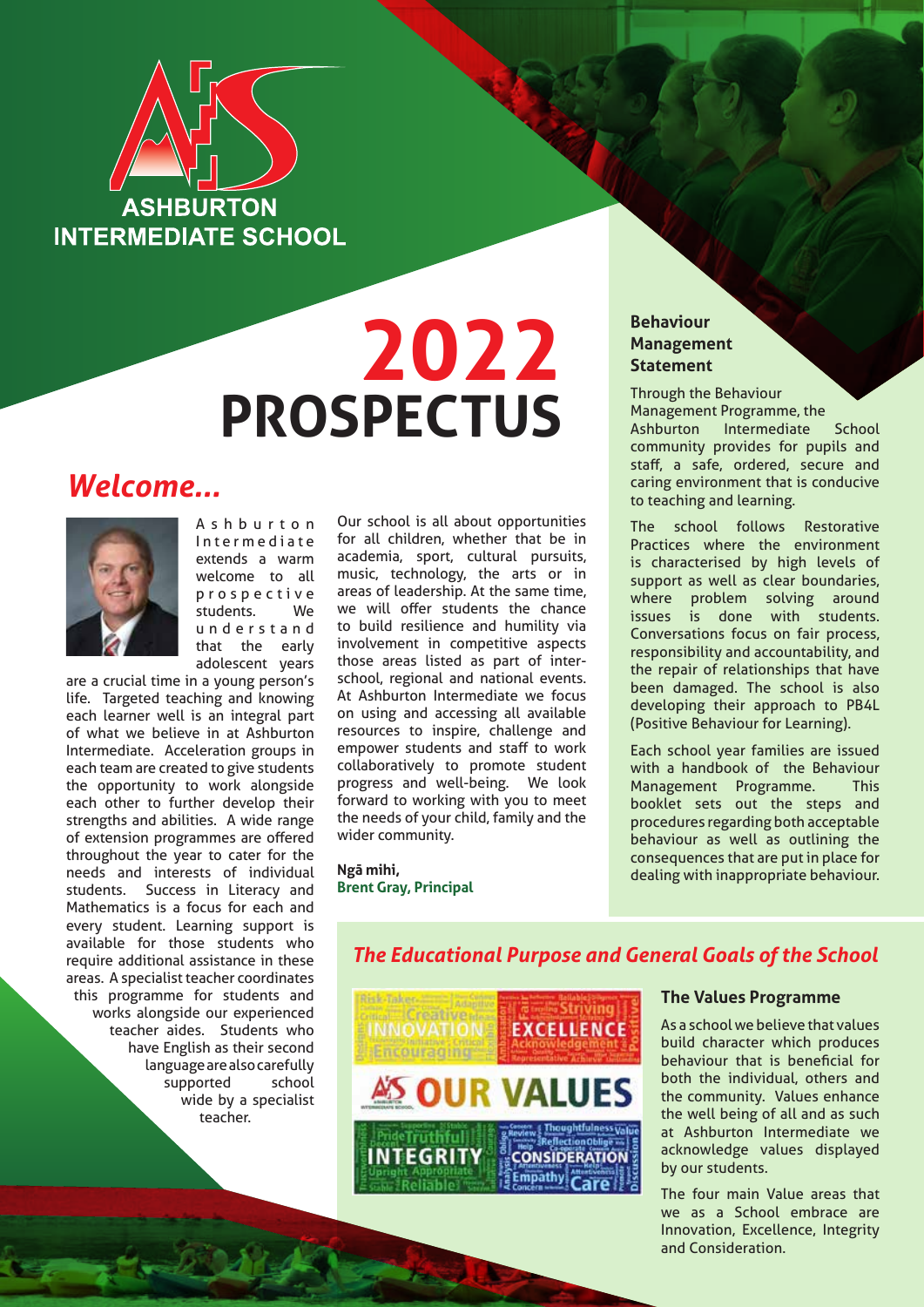# **24/7 Youthwork**

Our school has entered into a local relationship with the 24/7 Youth Trust to have 24/7 Youth Mentors working in our school. These 24/7 Youth Mentors come into the school taking part in various school activities. An essential part of their commitment to the school is being accessible to our young people during lunch breaks, role modelling and helping them make good choices.

# **Board Of Trustees**

**Chairperson** Mike Farrell

**Deputy Chairperson** Daniel Jurd

**Principal** Brent Gray

**Staff Representative** Matt Jones

**Secretary** Sonya Middleton

#### **Members**

Jayne McLaren Nicky Horrell Toni Sweetman

Board of Trustees meetings are held in the Board Room on the third Monday of each month at 5.30pm unless advised otherwise.



#### **Enrolment**

We remind parents/caregivers that upon signing the enrolment form they are entering into a binding agreement to abide by the conditions and requirements of the school as listed in the prospectus. These conditions are detailed on the enrolment form.

#### **School Terms & Holidays 2022**

**Interviews**

Friday 28th January

**Term 1**  Monday 31st January to Thursday 14th April

**Term 2**  Monday 2nd May to Friday 8th July

**Term 3**  Monday 25th July to Friday 30th September

#### **Term 4**

Monday 17th October to Wednesday 14th December

# **The School Day**

School day commences at 8.50am Pupils should be at school by 8.30am Morning tea break 10.20am (20 mins) Lunch 12.00pm – 12.20pm Afternoon break 1.40pm – 2.15pm School finishes at 3.00pm

# **PTA**

The school has an active PTA Group that meets once a term to discuss ways to support events at school. They also fundraise once a year to provide additional resources for the school.

The PTA remains a low key group but provides an opportunity for new parents to the school to meet other parents.

The PTA meetings are advertised in the school newsletter.

# **Instructional Programme**

The Ministry of Education has certain requirements governing the instructional programme in public schools. The programme carried out at this school meets those legal requirements.

The School's staff are proud of the educational programme and hope that parents and children take pride in it. It is to us, well-balanced with appropriate attention given to children as individuals and to the content of the various areas of the curriculum.



# **Class Organisation**

Students will spend most of their time with their classroom teacher(s) working on a range of subjects and skills. There will be occasions where they work with a different teacher if it matches both the learning requirements of the student and the skill of particular staff members. All classes are mixed ability classes. For 2022 Ashburton Intermediate School will be running a mix of collaborative classrooms (two teachers for approximately 60 students) and single cell classrooms (one teacher with approximately 30 students). Our homeroom classes are based around Year Level (either Year 7 or Year 8). These classes will be in hubs of either three or four classes. While each individual class will be a Year 7 or a Year 8, each hub will be a mix of Year 7 and 8 classes. There will be opportunities for classes to mix between year levels during the school day.

# **English (Literacy)**

Literacy in English gives students access to the understanding, knowledge and the skills they need to participate fully in society. To be successful, students need to be effective oral, written and visual communicators who are able to think critically and in depth. Success in English is fundamental to success across all curriculum areas.

Students have a range of abilities and therefore lessons need to be catered to their unique needs. Lessons focus on skills, and these skills are applied throughout the curriculum in a meaningful way. Research skills are an essential part of the school programme and students are taught how to do this effectively.

Opportunities are given to represent the school in Speech Making, Spelling and Writing.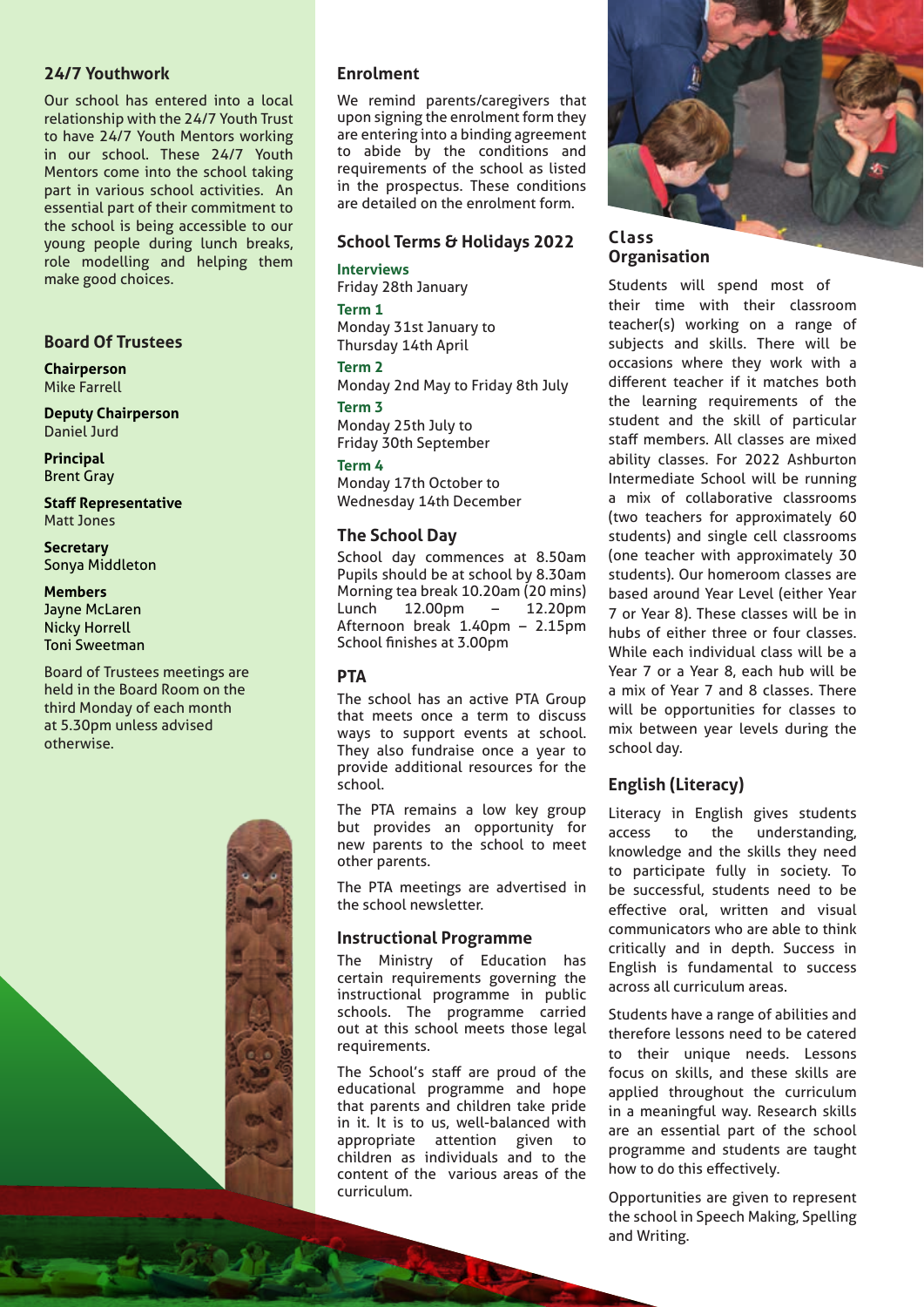

#### **Mathematics**

Our programmes strive to develop, in every student, the skills to enable them to cope confidently with mathematics in real life. Our staff have high expectations of student success in Numeracy and focus on learning programmes that address student's specific needs which are identified through assessment. Students who require extra support in Mathematics may qualify for our ALPs programme which is designed to accelerate learning in this area. For the more able we provide an Extension Mathematics programme, Otago University Problem Solving, international competition (ICAS) as well as Aoraki and Cantamaths competitions.

# **Inquiry Learning**

Curriculum Integration is an important part of academic life at Ashburton Intermediate. To meet our integration needs we have developed a model of Inquiry Learning. We call this model the EQUIP process of Inquiry Learning. During this process the students can expect to participate in lessons of Science, Social Sciences, PE and Health, the Arts as well as the core subjects of Reading, Writing and Mathematics.

The model is based around five stages of learning. The first stage is Educate. During this stage students are taught content and take part in activities to enrich their understanding and knowledge on the term's big theme. The students then move onto the Questioning stage. This is where the students use their curiosity on a subject to generate some big questions or wonderings. This big question forms the basis for a major piece of student driven work. The students then move to the Understanding phase. Here students begin to figure what they need to answer their big wondering or question. The fourth stage is the Information stage. Here students will gather information and analyse it to answer their question(s) and what is relevant.

Finally students take all their information and move to the Presentation stage. Here they will decide how they will present their information and explain how they went through the process. Students are encourged to display their information in creative ways.

The aim of the Inquiry Learning model is to provide students with opportunities to pursue their own interests and curiousity while building critical and creative thinking skills while they examine world around them. The models allows for a structured approach to learning for those who need support while allowing freedom for more academically capable students to extend themselves.

#### **SOLO Taxonomy**

Ashburton Intermediate School uses SOLO Taxonomy as a way of allowing students to see the progression in their learning and the next steps in their progress. SOLO stands for Structure of the Observed Learning Outcomes. It is a way

for tasks and responses to be structured in a way that allows for both students and teachers to consistently measure progress and highlight ways for the students to progress through any given task, skill or unit of work. It measures both how complex a task can be and how complex the responses given are. It is a tool that if used correctly enables the student to be a more active partner in the learning process because they understand the 'why' and the 'how' of what they are learning.

#### **Physical Education**

Our PE programme is designed to encourage pupils to develop personal skills as well as a positive attitude towards physical activity. The programme includes: Aquatics, Ball activities, Athletics, Cross Country, Gymnastics, Education Outside the Classroom, Fitness, Movement and Dance.

Pupils are expected to change for PE lessons and wear the full school PE uniform.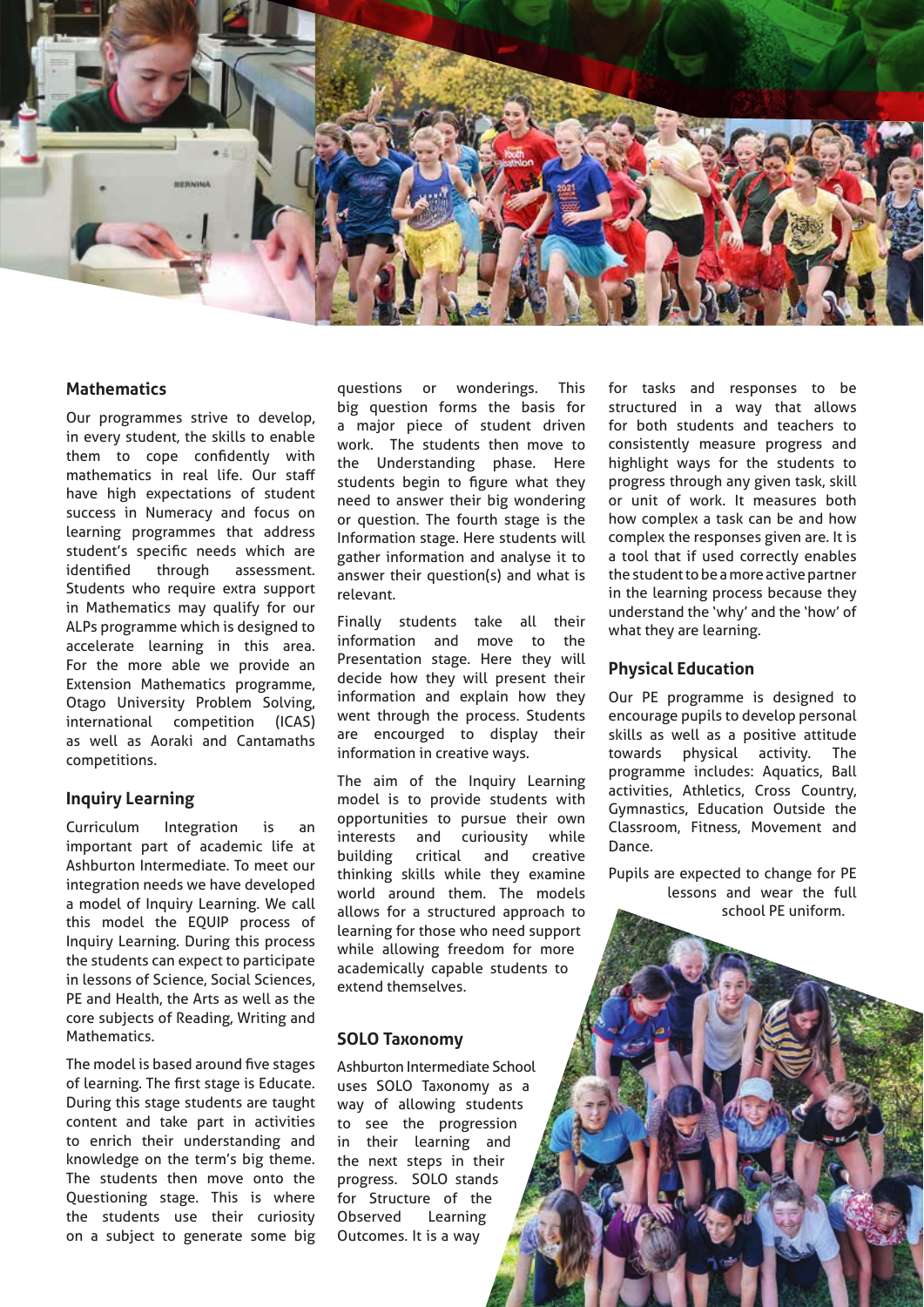







![](_page_3_Picture_4.jpeg)

![](_page_3_Picture_5.jpeg)

![](_page_3_Picture_6.jpeg)

![](_page_3_Picture_7.jpeg)

![](_page_3_Picture_8.jpeg)

![](_page_3_Picture_9.jpeg)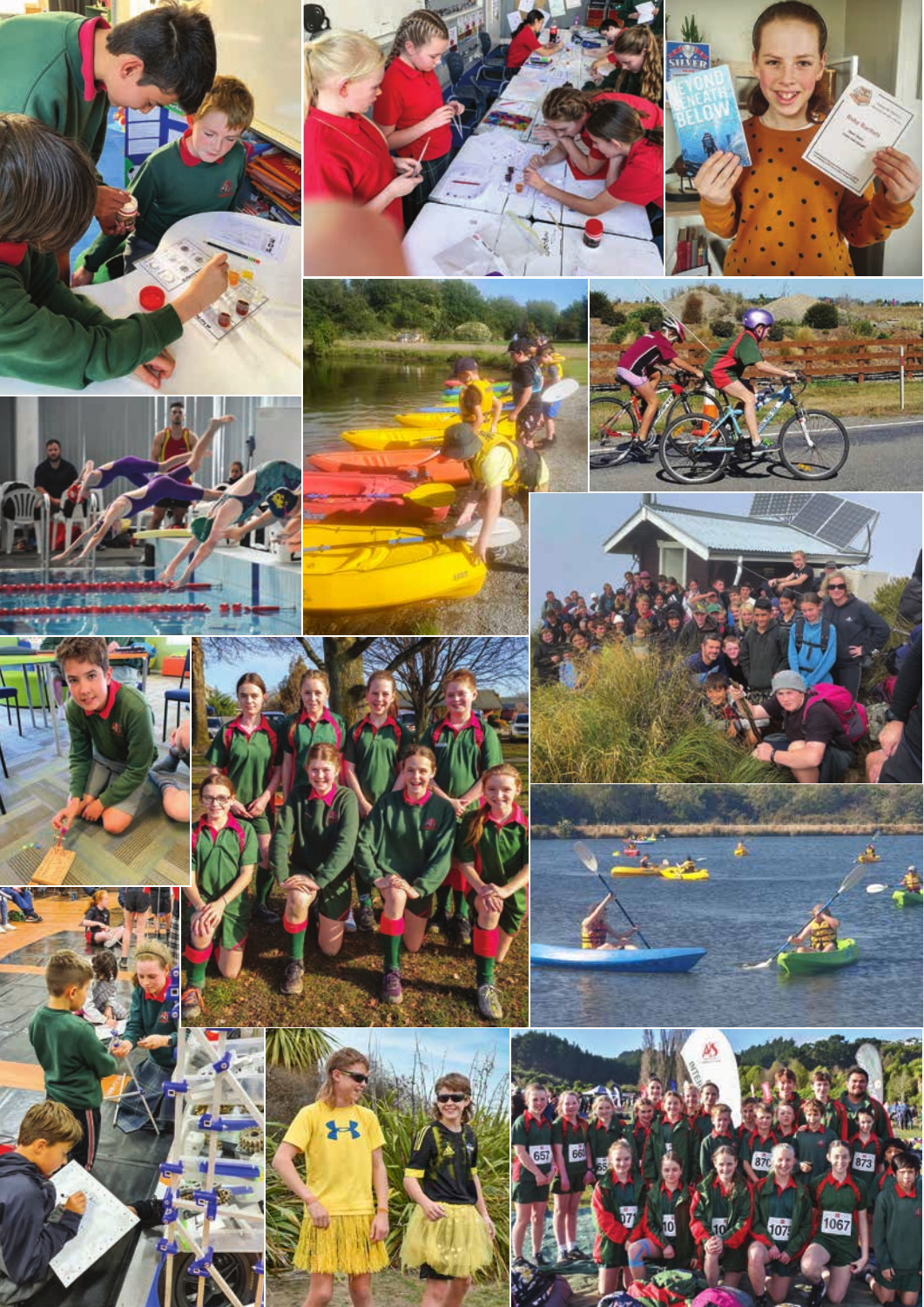# **Major Physical Activities of the School Year Include:-**

#### **Term 1**

- School Swimming Sports
- Inter-Intermediate Swimming Sports
- Mid Canterbury Schools' Triathlon
- Outdoor Education Camps Year 8
- Inter-Intermediate Triathlon Championships
- Aquatics-Kayaking/Sailing Year 7

#### **Term 2**

- Inter-Intermediate Cross Country
- Inter-Intermediate Duathlon
- Inter-Intermediate Gymnastics

#### **Term 3**

- Koru Games Winter codes
- Outdoor Education Camps Year 7
- Year 7 and Year 8 Ski Days

#### **Term 4**

- School Athletic Sports
- Ashburton County Athletic **Sports**
- Inter-Intermediate Athletic **Sports**
- Inter-Intermediate Summer Tournament

#### **Summer Sports Available Include:**

- Softball
- Athletics
- Cricket
- Tennis

#### **Winter Sports Available Include:**

- Rugby
- Hockey
- Soccer
- Netball

# **Minor Sport Options May Include:**

- Badminton
- Squash
- Indoor Hockey
- Table Tennis
- Volleyball
- Golf
- Basketball
- Cycling

#### **The Arts**

#### **Music**

Ashburton Intermediate continues the progression in music education

begun in primary schools, and offers extension activities such as school choirs, an auditioned Representative Choir, itinerant music lessons, lunchtime musical groups, musical production and a Lip Sync Competition.

Ashburton Intermediate provides pupils with the opportunity of learning the violin, cello, clarinet, saxophone, flute, keyboard, drums and guitar with local and Christchurch based itinerant teachers.

#### **Art**

Art at Ashburton Intermediate School provides valuable learning experiences and is important in selfdevelopment and expression.

![](_page_4_Picture_47.jpeg)

All students receive a core art programme with a specialist teacher. This is an introductory course using a wide variety of media and skill, for approximately 30 hours each year.

There are opportunities to be involved in Extension Art Programmes, specifically designed to meet the needs of those who have a special interest in art. Our well equipped art room is always a centre of inspiration and industry.

# **Enrolment Zone**

Ashburton Intermediate has an Enrolment Zone. Information about the zone can be accessed via the 'Enrolment' tab on our website.

# **Technology**

Technology at Ashburton Intermediate encompasses the national curriculum which includes:

- Planning of projects
- Learning about design
- Gaining knowledge and understanding of technology language and terminology
- Construction methods and skills
- Learning about the impact of technology classes.

# **Activities Available**

#### **Cultural**

Major cultural activities of the school year include Kapahaka, Music Festival and Speech Competition.

#### **Academic**

We also enter teams in Canta Maths, Aoraki Maths, Science Fair, Social Studies Quizco, Spelling Bee, Science Fair and Robocup Junior Challenge. Students can also take part in ICAS Competitions for Digital Technologies, Science, Writing, Spelling, English and Mathematics.

# **ICT**

The school remains committed to providing technological devices for our students that will support their learning. We also offer BYOT, Bring Your Own Technology.

We have a variety of devices

on offer: laptops, including chrome books in all classrooms, printing facilities, robotics, 3D printers and a laser cutter.

All of these devices are integrated into our school programmes. Whilst instruction is given to ensure students can use them effectively, they are all used to support learning.

We use the Google platform, an online tool. Every student has an account and all of their publishing work can be completed online.

The school recognises the need for students to be safe while they are on the internet, including filtering software and spend time educating our students about safe practices on the internet.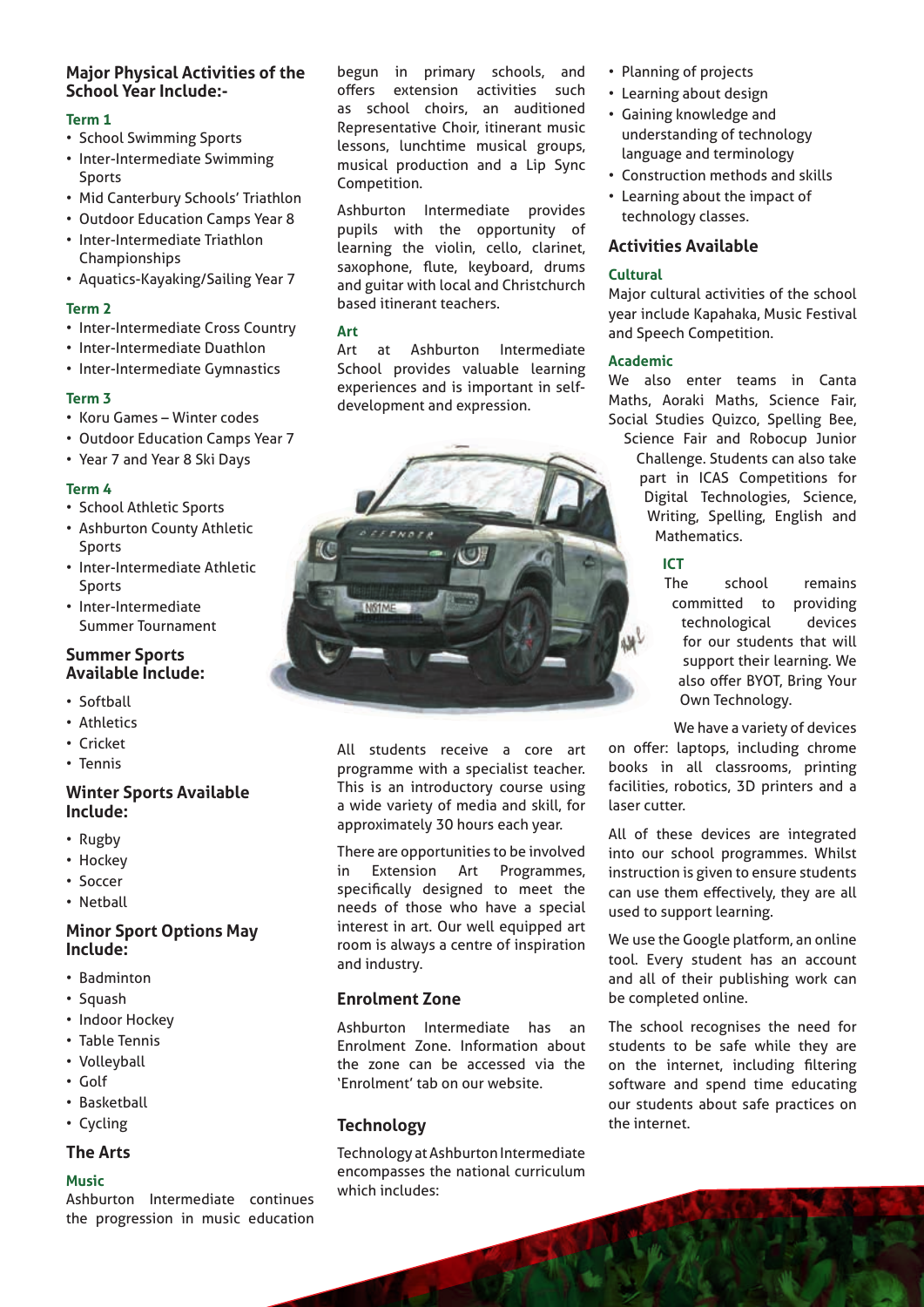# **APEX**

#### **(Accelerated Programmes for Extension)**

Students who are identified as being Gifted and Talented are catered for in a general classroom, by way of 'clustering'. Where possible a group of like minded students will be placed in a general classsroom and the classroom teacher will provide a differentiated programme. The expectation is that these students will be extended where ever possible and have opportunites be effective problem solvers and have more control of the way they learn.

There are also opportunities for extension available through withdrawal programmes to provide extra learning opportunities across the school curriculum and in a variety of extra curriculur events that occur throughout the school year.

# **Assisted Learning Programmes for Success (ALPS)**

Ashburton Intermediate has supported learning programmes that specialise in assisting pupils who have specific learning needs in Mathematics and Literacy. ALPS employs a teacher and teacher aides to assist students experiencing specific learning difficulties. Referrals are made to outside support agencies as required, with parents also able to request referrals through the school's Learning Support Co-ordinator.

# **Education Outside the Classroom**

Involving the students of Ashburton Intermediate in the world outside the classroom is seen as an essential element in maximising personal, social and academic development. Our programme aims to enrich the curriculum through a variety of first-hand experiences to:

- Provide further opportunities for personal and social development through living with others in situations different from their everyday lives.
- Help students gain a long lasting appreciation of their school area, the local district and other places that may differ in nature and environment to our own.
- Build on and enhance practical experience and competence in outdoor situations.
- Develop confidence, a sense of adventure and an attitude of responsibility.

![](_page_5_Picture_12.jpeg)

# **Uniform**

The Board of Trustees has stated that the pupils attending Ashburton Intermediate School are to wear the uniform detailed below.

#### **Boys Terms 1 to 4**

- Bottle green embroidered sweatshirt
- Red polo shirt
- Grey shorts
- Grey socks with red and green band
- Black leather school lace up shoes

#### **Boys and Girls Physical Education Uniform**

- Green and red shorts
- Green and red polo shirt
- Sports socks (white or black, above ankle)
- Sports shoes

# **Girls Terms 1,4**

- Bottle green embroidered sweatshirt
- Red polo shirt
- Summer pleated school skirt
- White socks above ankle
- Black leather school lace up or tee bar shoes

# **Girls Terms 2, 3**

- Bottle green embroidered sweatshirt
- Pleated tartan school kilt
- Black socks over knees
- Black leather school lace up or tee bar shoes

#### **Hair/Jewellery**

- Unnatural hair colouring, makeup including nail polish is not to be used.
- The only allowable jewellery is a watch and ear studs (one per earlobe).
- Any other items require exemptions via the Board of Trustees.
- Hair that is longer than collar length needs to be tied back at all times as it is a Health and Safety risk in many cases.
- Our school is currently undertaking a full school uniform review. Current uniform is as listed above.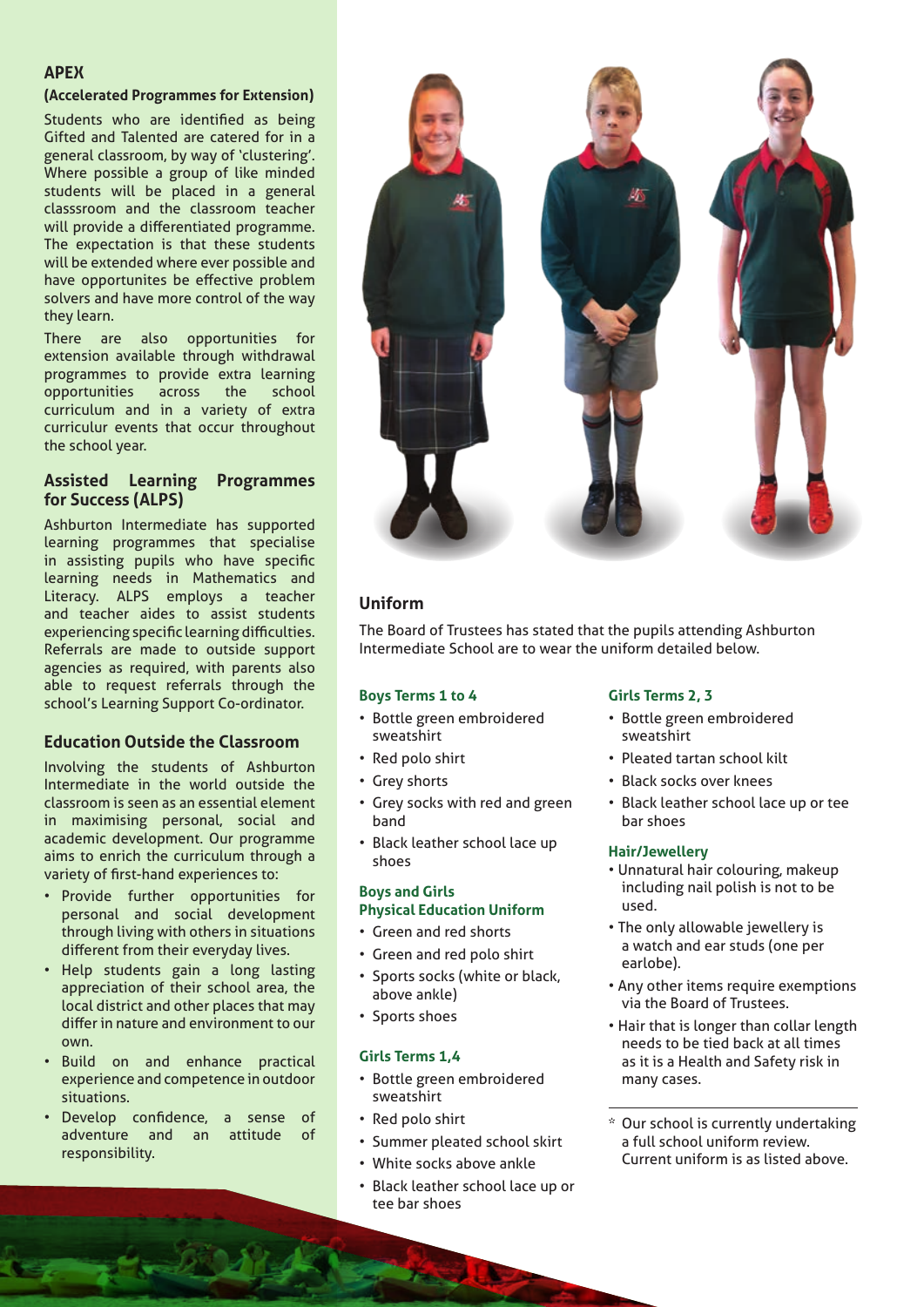# *Vision...*

*To be recognised as providing the best possible learning environment for Year 7 and 8 students in the Mid Canterbury area.*

# **Communication and General**

To ensure that all staff, students and parents are informed as to current and up-coming school activities, the following methods are used:

# **KAMAR Portal**

The school operates a student management system that has a Portal available to Parents. The Portal provides Parents the opportunity to check attendance, Daily school notices and the school calendar of events. Booking Parent/Teacher/ Student interviews will also be completed through the Portal.

Parents will be emailed their log in to the KAMAR Portal once enrolment is completed.

The school will email and text out newsletters, permission slips and messages to Parents via KAMAR to which Parents can respond directly to the school.

# **Newsletter**

Our Newsletter is published fortnightly and is emailed through KAMAR or handed to students on a Thursday. It contains a variety of relevant information and notice of upcoming events.

It is also available on our website: **www.ashinter.school.nz**

The school's website is used to assist parents with events and news as well as information on recent events. You can also follow us on Facebook – look for Ashburton Intermediate School.

# **Reporting To Parents**

28th January 2022: Meet the teacher interview

Term 1: Student Led Conferences

- Term 2: Live Reports through year Term 3: Informal Interview Evening
- Term 4: Written Official Report

# **Visiting the School**

We encourage visits to the school from parents and interested members of the community, but we require you to identify yourself at the office prior to visiting the classroom.

This request is made to protect the children from unauthorised visitors and to locate the teacher for you if the class is out of the room at the time.

The Principal is always prepared to make time to speak with any parents/ caregivers who have any concerns whatsoever. Although we have an 'open door' policy you may wish to make an appointment to discuss any issue. The school appreciates early contact to help overcome any difficulties being experienced by children or parents.

# **Pupil Absences**

We operate a computer generated attendance register that will contact parents or caregivers if your child is absent.

If your child is away, please contact the school on 03 308 9563 or 027 332 1186 to confirm the absence and provide us with an explanation.

# **Stationery**

Stationery lists will be sent home for each pupil at the end of the year in plenty of time for books to be purchased for the first week of the year.

# **Prescribed Medication**

Our school is willing to supervise to the best of our ability, prescribed medication. Such medication must be handed into the school office for security reasons. Parents must also complete an indemnity form to comply with our school procedures.

# **Voluntary Help**

The school appreciates the time and talents that parents have contributed to our school. If you are interested in helping the school, you are invited to discuss the matter with the Principal. We currently have volunteers helping with sport, school trips and camps.

# **School Information Booklet**

Once an enrolment has been confirmed the school will give out a detailed school information booklet. This booklet will provide a reference point for parents on the day to day life of children at our school.

# **Home Contact Information**

It is essential that Parents/Caregivers provide the school with a current home address and phone numbers for both home and work. Please ensure that should your details change during the year you immediately inform the school.

# **School Assemblies**

Regular School Assemblies are held weekly for notices, student awards and commendations, visiting speakers or student contributions. From time to time other assemblies are scheduled for special occasions. Parents are most welcome to attend assemblies.

# **Cellphones**

These must be handed in immediately upon arrival at school for safekeeping during the school day. These must be clearly named. No responsibility is taken by the school for stolen or lost cellphones. Any child caught using a cellphone during the day will have it removed and it will need to be collected by a parent.